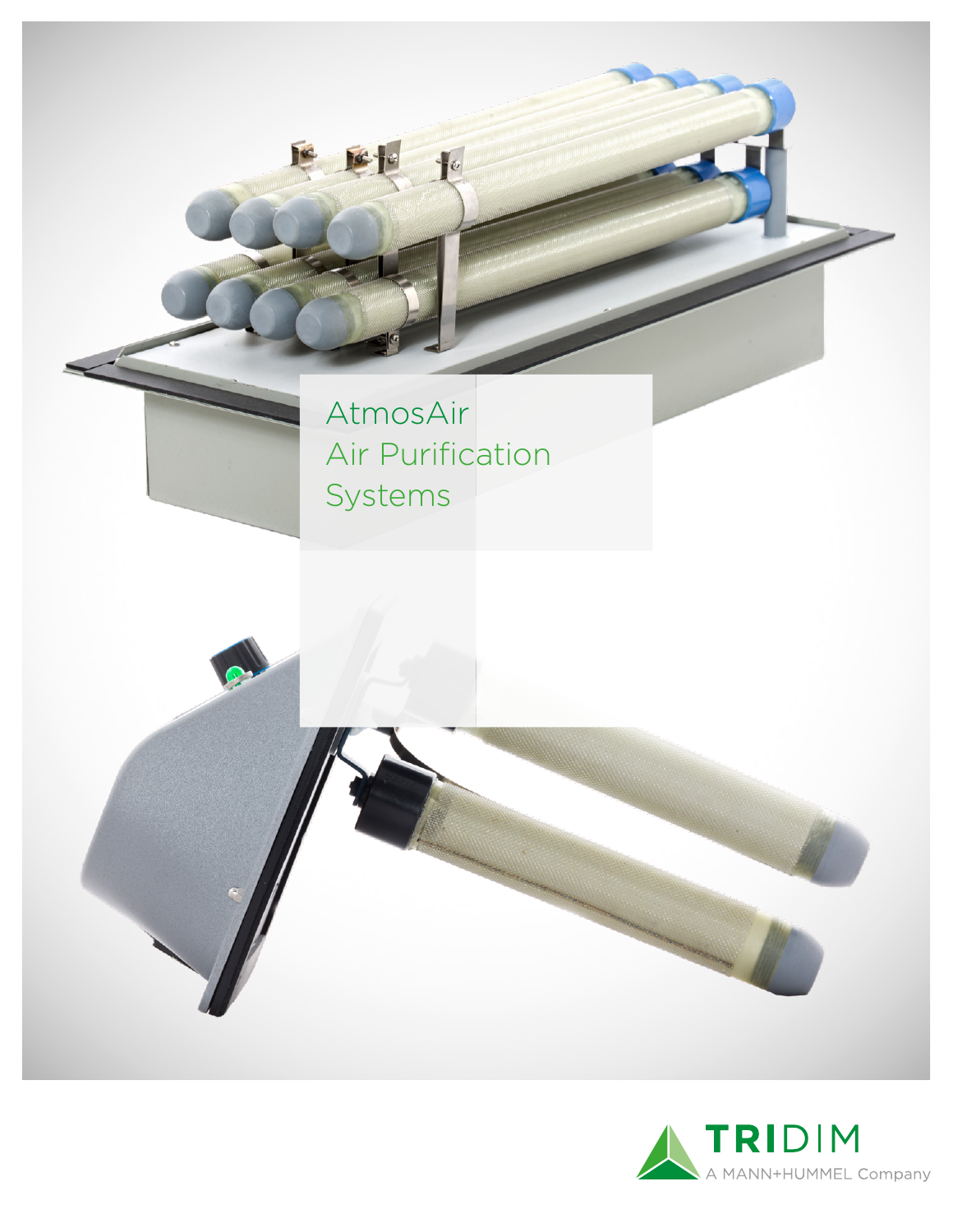## AtmosAir Air Purification Systems

AtmosAir compliments Tri-Dim's filters by actively working 'in the space' where we live and play to improve filter efficiencies while reducing energy use and emissions in the process.

### **HOW ATMOSAIR WORKS**



#### **ATMOSAIR BENEFITS**

#### **Particle Decay**

Particles are taken out of the breathing range so that harmful particulates and allergens are not inhaled. Bipolar ionization (BPI) agglomerates particles so they become larger in size and are picked up by our filters or fall to the floor.

#### **VOC and Odors Reduction**

Chemical off-gasses and offensive odors are eliminated by the interaction with ionized air, eliminating the use of masking agents that add to indoor pollution.

### **Dust Particle Decay**

Naturally vs. AtmosAir



### **AtmosAir TVOC Testing**

| <b>Test Site</b>      | <b>VOC</b><br><b>Reduction</b> |  |  |
|-----------------------|--------------------------------|--|--|
| Kilroy Realty         | 79%                            |  |  |
| Hyatt Hotel           | 95%                            |  |  |
| <b>Staples Center</b> | 90%                            |  |  |
| Santa Ana Schools     | 97%                            |  |  |
| <b>USC</b>            | 97%                            |  |  |
| Rivers Casino         | 90%                            |  |  |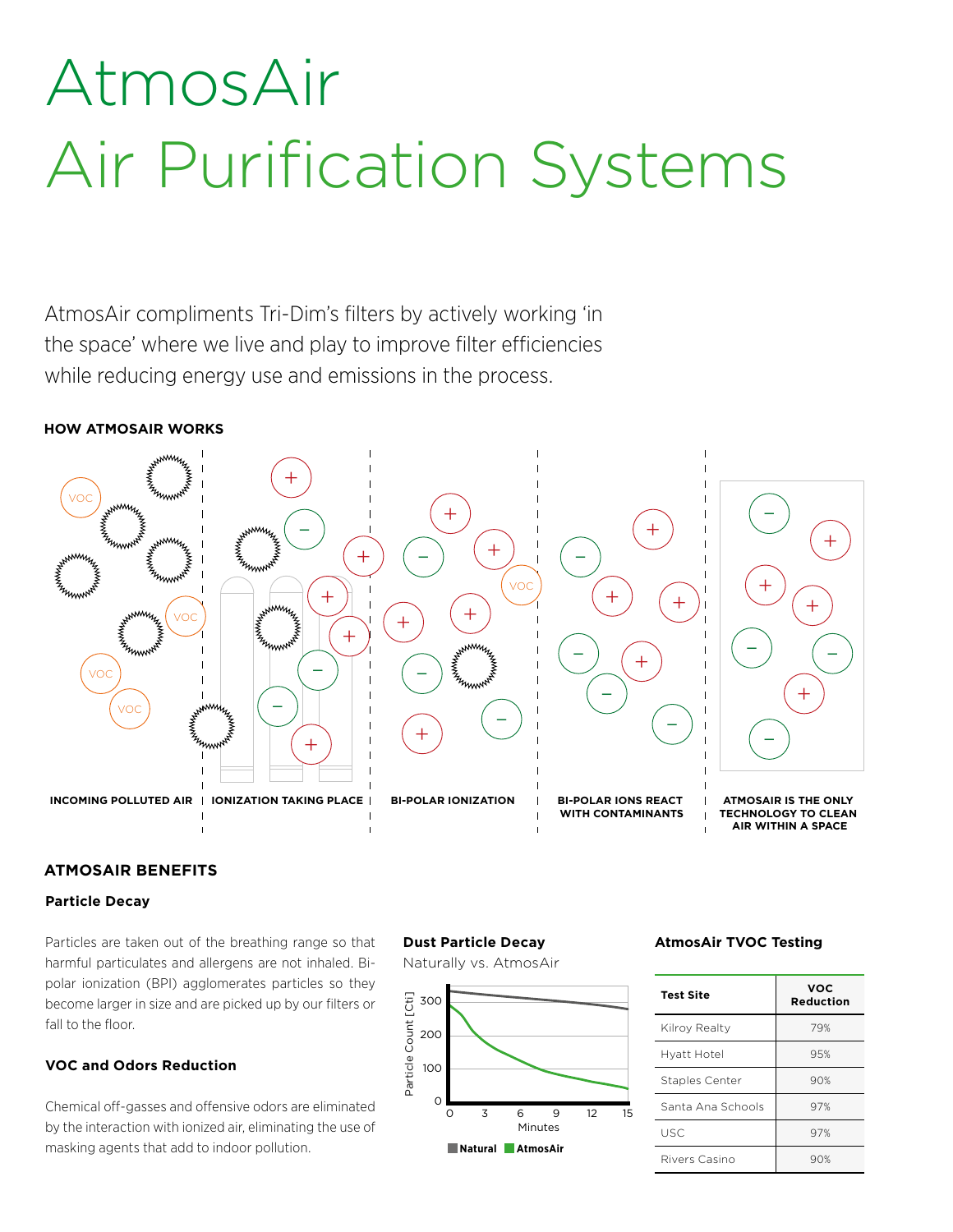## AtmosAir Further Benefits

#### **Microbial & Pathogen Reduction**

Airborne molds, bacteria and viruses are reduced by particle decay and by preventing their reproduction and growth. The "typical basement odor" will be eliminated with BPI delivered by an air system or portable units outside of the centrally-conditioned spaces.

#### **Static Reduction**

Static electricity is neutralized by BPI.

#### **Energy Conservation**

With AtmosAir's engineered air purification approach, ASHRAE's 62.1 Guidelines allow you to reduce the volume of outside air while greatly improving the indoor air quality. AtmosAir has been highly successful in applying such energy reductions in many projects. Capital expenses on new installations are reduced through downsizing of HVAC equipment and infrastructure.

#### **Example—energy and outside air Reduction**

| <b>Staples Center</b>                      | <b>AtmosAir Off</b> | <b>AtmosAir On</b> | <b>Reduction</b> |
|--------------------------------------------|---------------------|--------------------|------------------|
| Energy used (kWh)                          | 583.59              | 456.56             | 21%              |
| Outside air (CFM)<br>Center total: 689,050 | 339.640             | 172.465            | 51%              |

#### **Air Quality Monitoring**

The AtmosAir sensor provides real-time air quality measurements to validate the operation of the system.





Display local outdoor and indoor air quality on phone, app or monitor